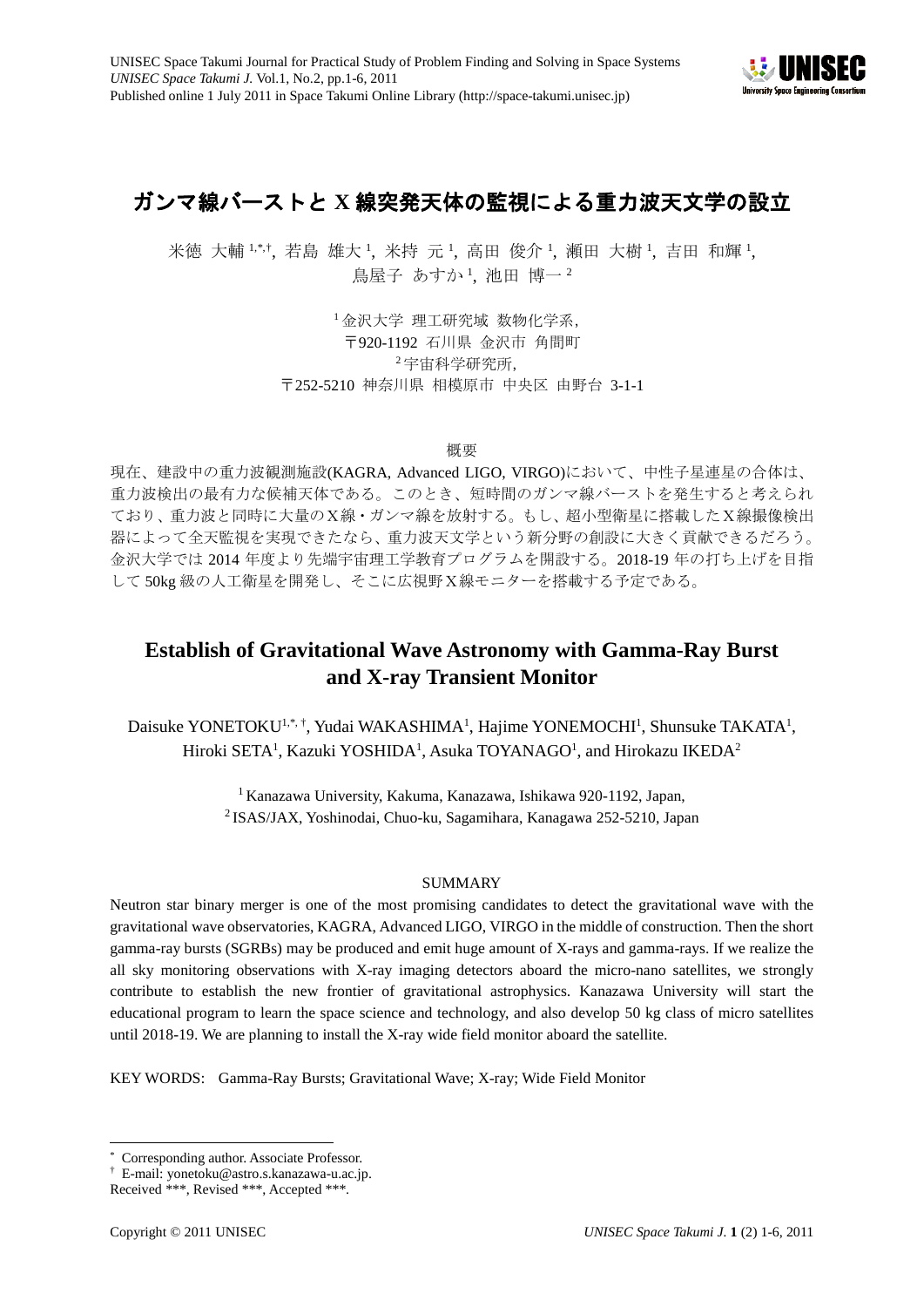## **1. Introduction**

Gravitational wave (GW) observatories are now constructing whole over the world, and they, KAGRA, A-LIGO, and VIRGO will start full-scale observations in 2017–2018. The existence of GW is expected in the theory of general relativity, but its direct detection is very important issue for the verification of the general relativity and fundamental physics. The modern astronomy is mainly developed by the electro-magnetic wave observations, for example, radio, infrared, optical, X-ray and gamma-ray. The GW carries brand new information about strong gravitational fields and its time variation. Therefore we can say, today is the dawn of the GW astronomy. However, in the GW observations, the ability of the position localization for GW source is quite poor of about several degrees. This is not enough to discuss astrophysics because there are large amount of astronomical objects within their error circle, and we cannot determine the source and also cannot even measure the distance toward it. Therefore the electro-magnetic wave observations coinciding with the GW detection strongly support the physical argument of new frontier of GW astronomy. Especially the number of steady objects in X-ray and gamma-ray bands is quite smaller than the one of optical and infrared, so we can easily find new X-ray and gamma-ray transient sources.

The GW is emitted from the objects with the temporal variation of the strong gravitational field like supernova explosions and merging binaries of compact objects (neutron stars and/or black holes). Therefore a monitor of transient events with the wide field of view is thought to be one of the best methods to find the GW objects, and strongly solicited by the GW observers. In this paper, we propose the X-ray monitoring for the short gamma-ray bursts with 50 kg class micro-nano satellite which may contribute the establishment of the new field of GW astronomy.

This paper is organized as following. In section 2, we show the observational property of short gamma-ray bursts (SGRBs) and their event rate in the nearby galaxies. Especially we show that the extended soft X-ray emission following the short prompt emission will be a key to localize the SGRB position. In section 3, we introduce the possible solution of wide field X-ray imaging detector which can be aboard the micro-nano satellite. We also introduce developing X-ray imaging system with 1-dimensional silicon strip detector and coded aperture mask.

#### **2. Short Gamma-Ray Bursts (SGRBs)**

The gamma-ray bursts are recognized as the biggest explosions in the universe. We know two kinds of bursts, the long gamma-ray bursts (explosions of massive stars) and the short gamma-ray bursts (perhaps merging events of neutron star binaries). Here, the merging events of neutron star binaries, which may produce the short gammaray bursts (SGRBs), are the most promising candidate to detect the GW. In Figure 1, we show a typical lightcurve of SGRB. The first gamma-ray spike with the short time duration of  $\sim$ 1 second is the main emission, and the extended soft X-ray emissions lasting ~100 seconds are also following. The main emission of SGRB is thought to be generated in the narrowly collimated jet with an opening half angle of ~5 degrees, so we can detect the small fraction  $(-1/200)$  of all SGRBs. On the other hand, since the extended emission may be rather spread (roughly isotropic), we expect to observe the extended emission without prompt short spike. According to the sensitivity of GW observatories, only the nearby SGRBs within 300 Mpc (redshift of z<0.08) are detectable. The event rate of nearby SGRB may be small as shown in following description, then the Therefore it is better to focus the extended soft X-ray emission to detect SGRBs while we may miss the main short spike.

In Figure 2, we show the redshift distribution of bright SGRBs detected by BATSE aboard Compton Gamma-Ray Observatory during its 9 years operation. The red filled-squares are SGRBs with redshift measurements by optical spectroscopy, and black filled-circles are ones with redshifts estimated from characteristics of SGRBs (luminosity indicator; the Epeak – luminosity correlation by [1], which is similar to the well-known Epeak – luminosity correlation in long GRBs by [2] and [3]). As shown in the figure, we can say majority of SGRBs occur around the redshift of  $z \sim 1$ , and nearby events within  $z \ll 0.1$  are quite rare. Using this dataset, we estimate the SGRB formation rate as a function of redshift with the non-parametric statistical method developed by several authors (e.g. [4] and [5]). The detail mathematical description is found in their papers.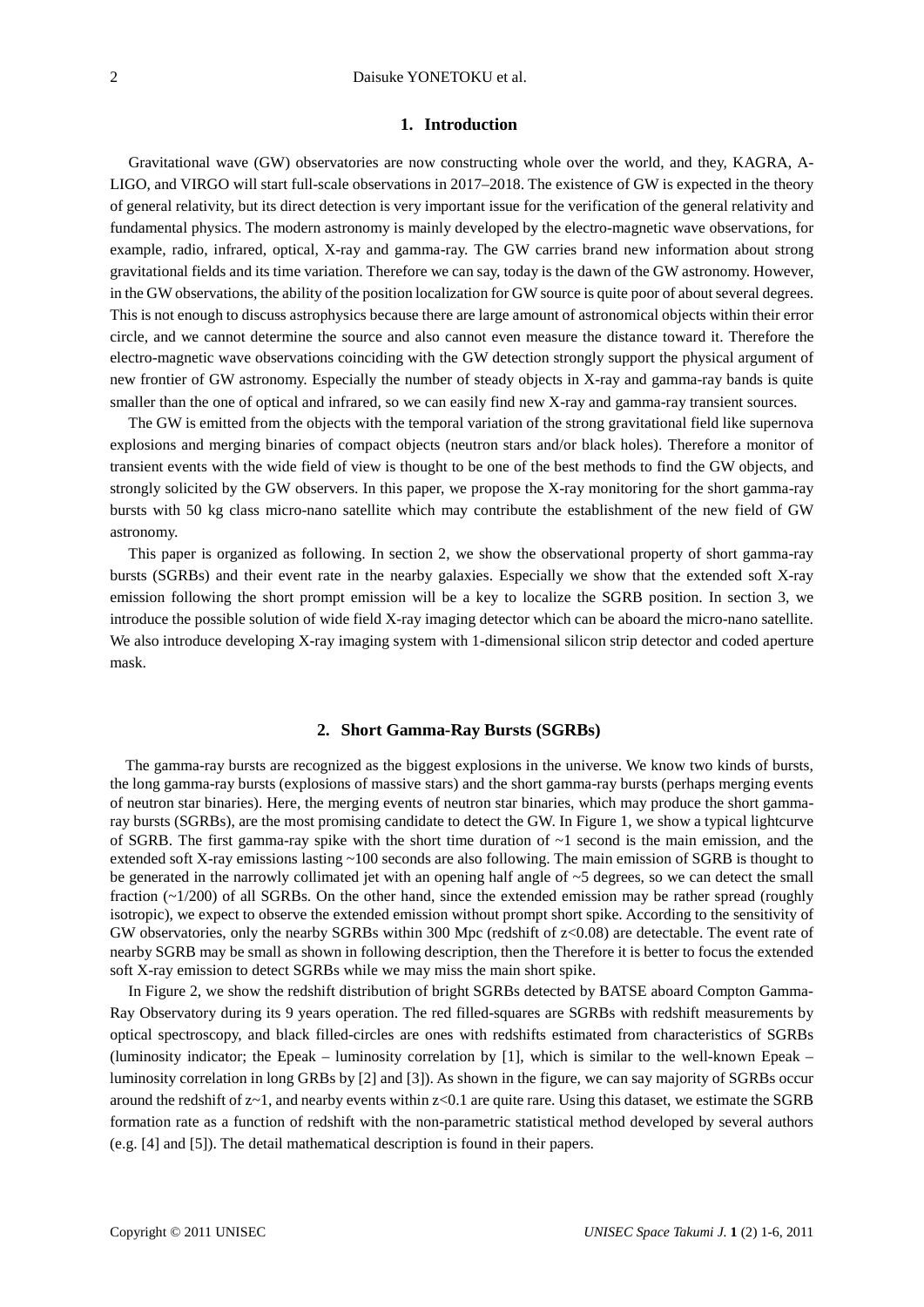

**Figure 1. Example of lightcurve of SGRBs (SGRB 050724) detected by Swift/BAT. The first intense peak is the prompt emission of SGRB, and the extended soft X-ray emission lasting longer than 100 sec is following after the prompt emission.**



**Figure 2. The redshift distribution of SGRBs estimated by the SGRB luminosity indicator (Epeak – Luminosity correlation). The red points are known redshift samples and the black points are the pseudo redshift samples observed by CGRO/BATSE detectors. The solid line is the flux limit of 4x10-6 erg/cm2/s.**

In Figure 3, we show the SGRB event rate estimated by the redshift distribution of Figure 2 [6]. The local event rate at present universe is about  $2x10^{-10}$  events/Mpc<sup>3</sup>/yr. If we consider the jet collimation whose opening half angle of ~5 degrees, the total event rate may be roughly ~1 events/year in the whole sky. However this value is the lower limit because the dataset in Figure 2 are bright SGRBs and there are many dimmer SGRBs under the flux limit of Figure 2. Therefore we think the expected event rate is ~10 events/year in the whole sky. Anyway, the event rate is not so high, so it is essentially important to monitor the wide field (almost entire sky) to detect the extended soft X-ray emissions of SGRBs and localize their position. One of possible approach is to cover the almost whole sky with a group of micro-nano satellites.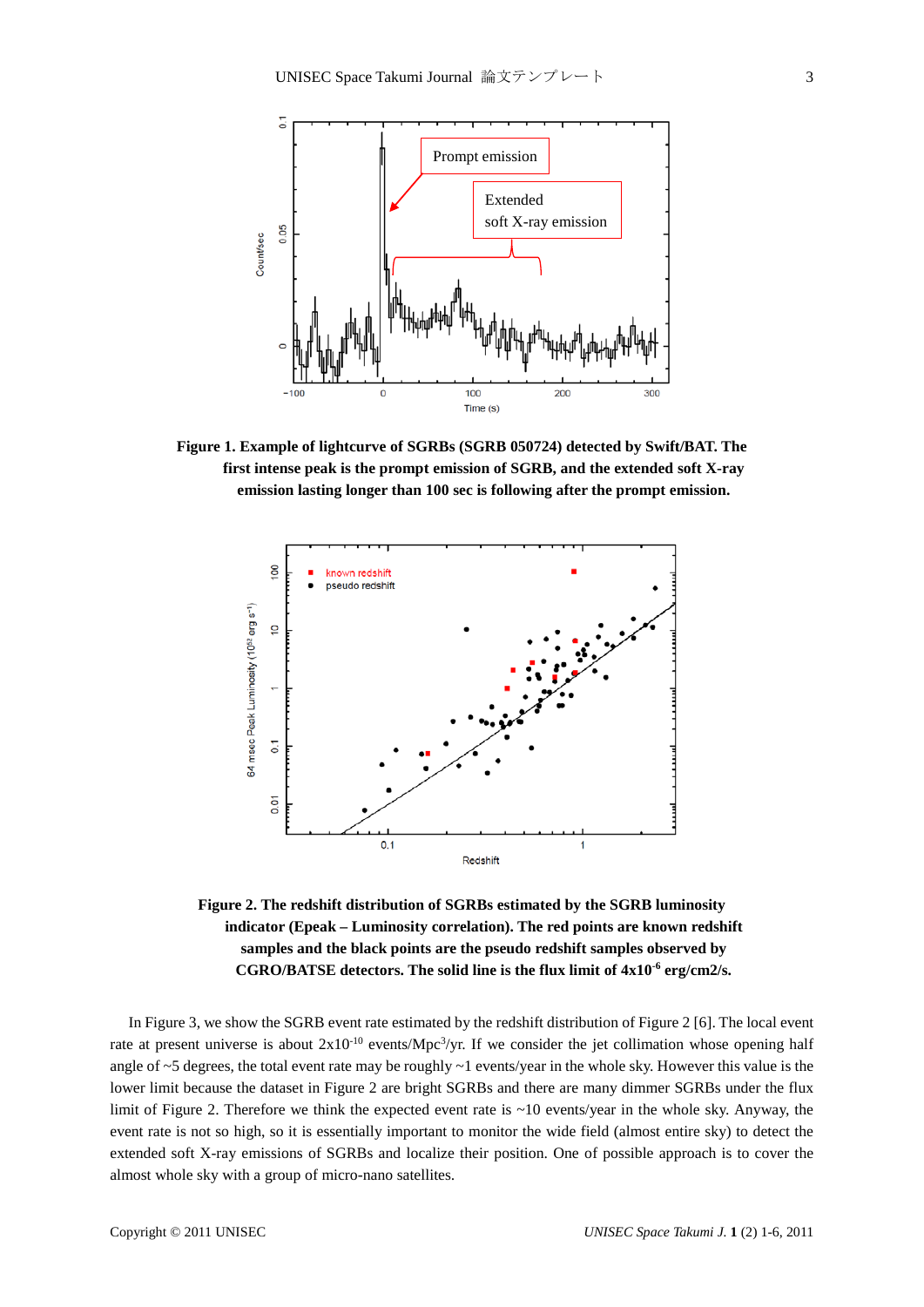

**Figure3. The SGRB formation rate estimated by the redshift distribution of Figure 2.** 

## **3. X-ray imaging system for SGRBs**

SGRBs accompanying GW detection must be close events within the redshift of  $z$ <0.08 (300 Mpc), so we expect that the apparent brightness of extended soft X-ray emission may be enough to detect with small X-ray detectors. According to nominal brightness of short GRBs, an expected X-ray fluence may be S>10<sup>-6</sup> erg/cm<sup>2</sup>, which is equivalent to the photon fluence of 300 photon/cm<sup>2</sup>. Then we can localize their positions with small Xray imaging detectors with ~100cm2 effective area.

We are developing an X-ray imaging detector with a coded aperture mask as shown in Figure 4. The principle of X-ray imaging is to observe the shade of random coded pattern. When we calculate the 2-dimensional cross correlation function between the X-ray intensity map on the detector and the known mask pattern, the correlation degrees are proportional to the X-ray intensity of the astronomical sources. In mathematical point of view, the random mask has every wave-number vector space in Fourier transformation, so we can determine the source position in the real space to calculate the inverse Fourier transformation.



**Figure 4. A schematic view of X-ray imaging detector with coded aperture mask.**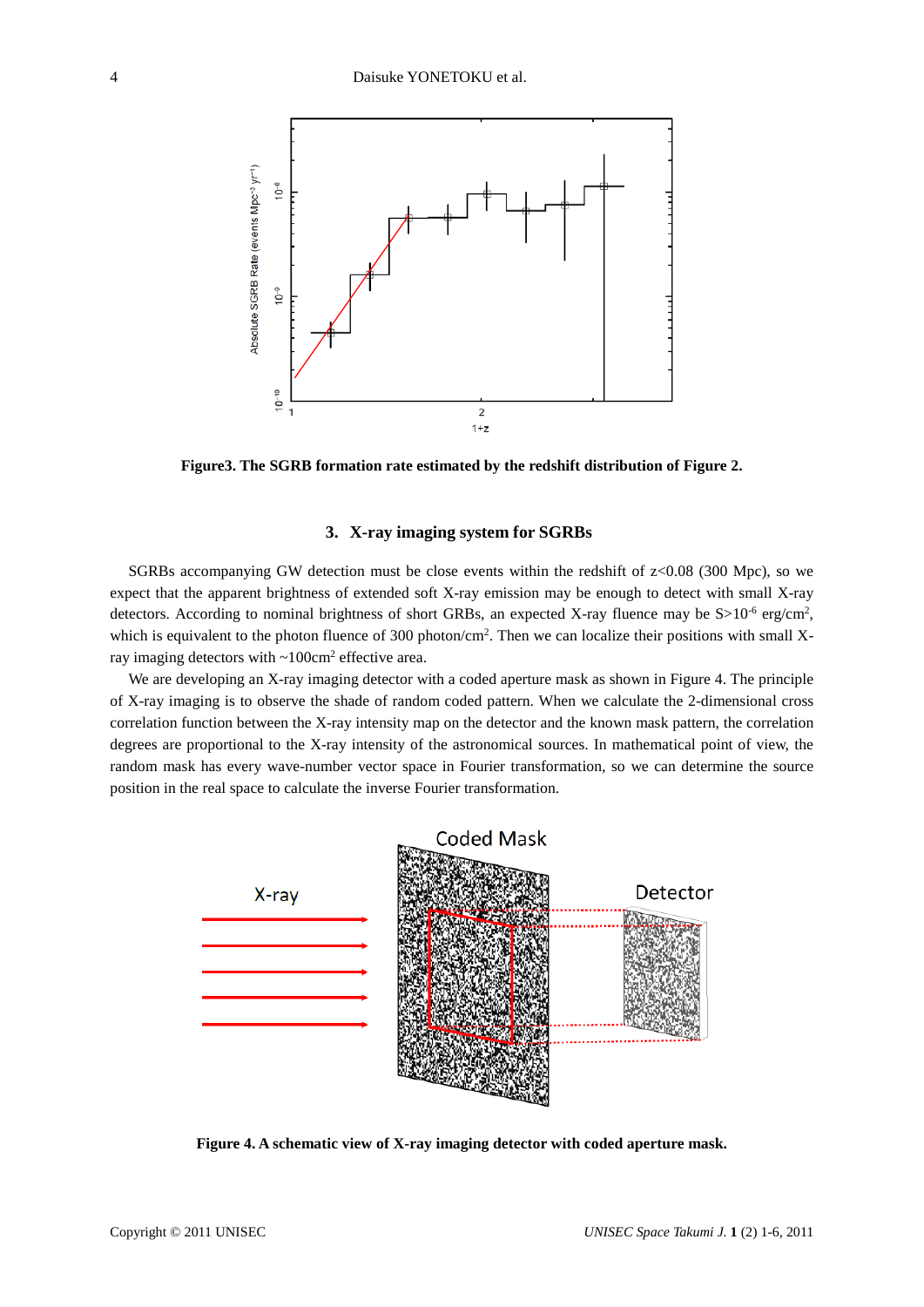We summarize the detector configuration which enables to be aboard the micro-nano satellite. Assuming the limited resources of the micro-nano satellite, we consider the 1-dimensional silicon and/or cadmium telluride imager. The effective area of detector module is about 19.2mm x 32mm (~6cm<sup>2</sup>), and which has 64ch strip-type electrode with each width of 0.3mm (0.3mm x 64 = 19.2mm) as shown in Figure 5 (left). Their signal charges are readout by 64ch ASICs which is developed by ISAS/JAXA and Kanazawa University. The arrays of 16 detector modules (effective area of  $\sim 100 \text{cm}^2$ ) are used as 1-dimensional imager together with the coded aperture mask. Therefore we plan to use 32 detector modules for 2-dimensional imaging totally. The coded aperture mask made of tungsten is also designed with 0.3mm random slit, and set at 150mm in front of detector arrays. The localization accuracy is described as " $\theta = \tan^{-1}(2d/D) \sim 14$  arcmin", here "d = 0.3mm" is the pitch of detector and mask, and " $D = 150$ mm" is the separation length between them. If we change the "d" and "D", we can also change the accuracy of the position determination of X-ray transient sources. We summarized the configuration of X-ray imaging system in Table 1.





| Configuration         | Si or CdTe detectors (1 dimensional imaging detector for x- and y-axis each)           |  |  |  |
|-----------------------|----------------------------------------------------------------------------------------|--|--|--|
|                       | with random coded aperture mask                                                        |  |  |  |
| <b>Effective Area</b> | $200 \text{ cm}^2$ @ a few keV (100 cm <sup>2</sup> for each x- and y-dimension)       |  |  |  |
| Size                  | 150 mm x 300 mm x 150 mm (height) x 2 (x and y) including the coded mask               |  |  |  |
| <b>Mass</b>           | Less than 10 kg $(5kg \times 2)$                                                       |  |  |  |
| Power                 | $\sim$ 20 W in total                                                                   |  |  |  |
| Field of View         | $\sim$ 1 steradian per detector (12 modules are required to monitor the whole sky)     |  |  |  |
| Position accuracy     | $7 - 14$ arcmin (geometrical: 14 arcmin, weight of photon statistics: $\sim$ 7 arcmin) |  |  |  |
| Attitude accuracy     | A few arcmin                                                                           |  |  |  |
| Maneuver<br>speed     | Not necessary                                                                          |  |  |  |

| Table 1. Configuration of X-ray imaging system |  |  |
|------------------------------------------------|--|--|
|                                                |  |  |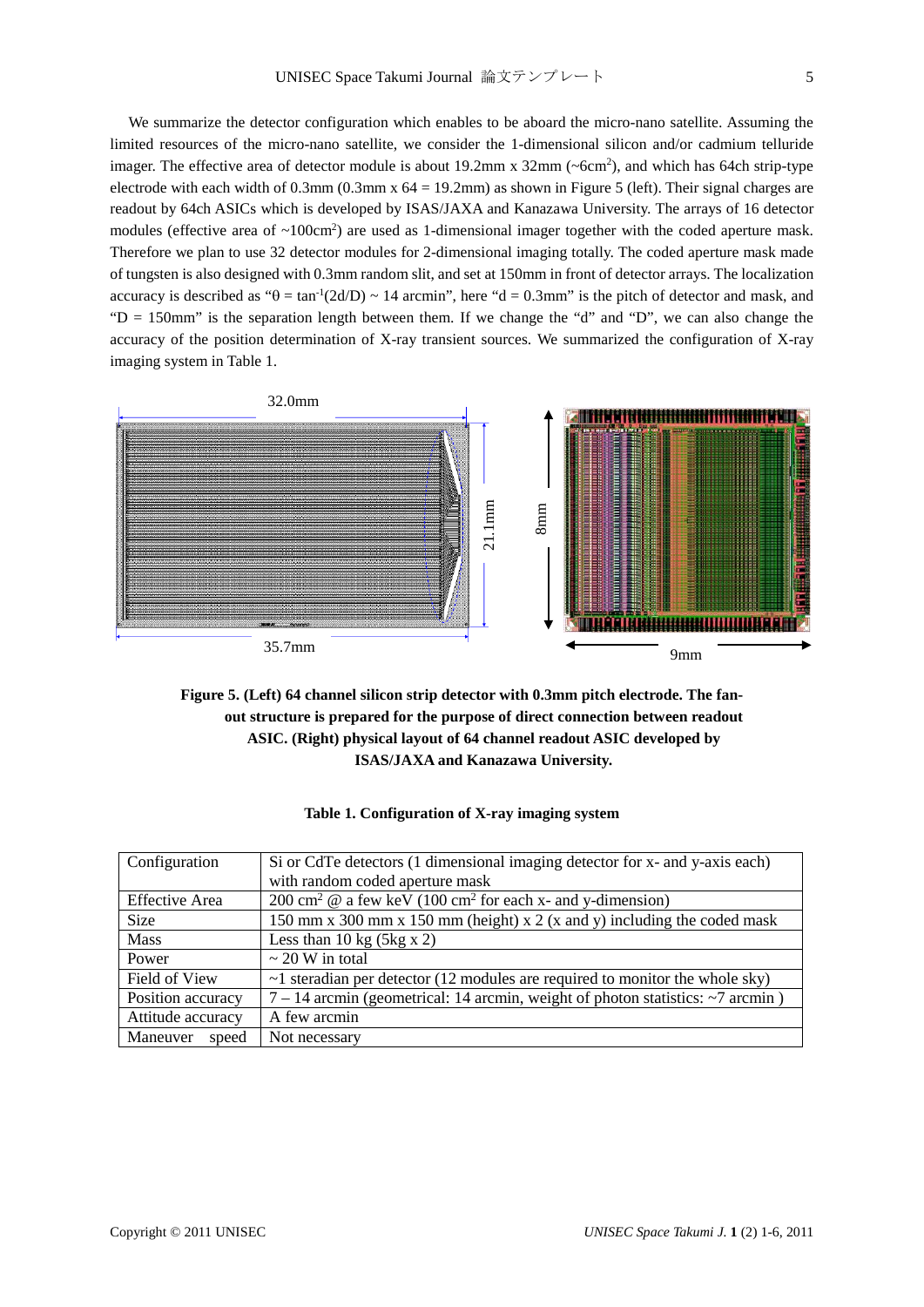We performed numerical simulations for the newly designed ASIC with T-SPICE simulator. In Figure 6, we show the noise level as a function of input capacitance of silicon strip detector. The red, green and blue plots show the effective threshold of readout for various current level for the charge sensitive amplifier. Here, we defined the threshold level as 4 sigma higher than the typical noise fluctuation. According to the current design of silicon strip detector, we estimate the capacitance of  $\sim 10pF$  for each strip. Therefore, in the case of 100uA (red), we may realize the readout from  $\sim$ 1keV X-ray signal for the detector capacitance of  $<$  10 pF. Then the electric power for one ASIC will be ~100mW, and the net electric power will be 3.2W only for ASICs. Including FPGA, CPU and high voltage modules, we will integrate the entire system with the total electric power less than 20W.



**Figure 6. Estimated performance (the readout threshold as a function of input capacitance of detector) of readout ASIC with T-SPICE simulator. The red, green, and blue colors mean the different electric current (100, 30, 10 uA) in charge sensitive amplifier.**

We demonstrate the X-ray imaging experiment using the cadmium telluride detector with handmade coded aperture mask with Pb string as shown in Figure 7 (left). We rotated the setup with 90 degrees, and observed the X-ray source of 57Co (122keV) twice. The reconstructed and combined X-ray image is also shown in Figure 7 (right). The cross point is the X-ray position, and we can localize the position of astronomical X-ray objects.



**Figure 7. (Left) demonstration of 1-dimensional X-ray imaging system. (Right) X-ray image obtained with the setup shown in left panel. The cross point is the position of radio isotope.**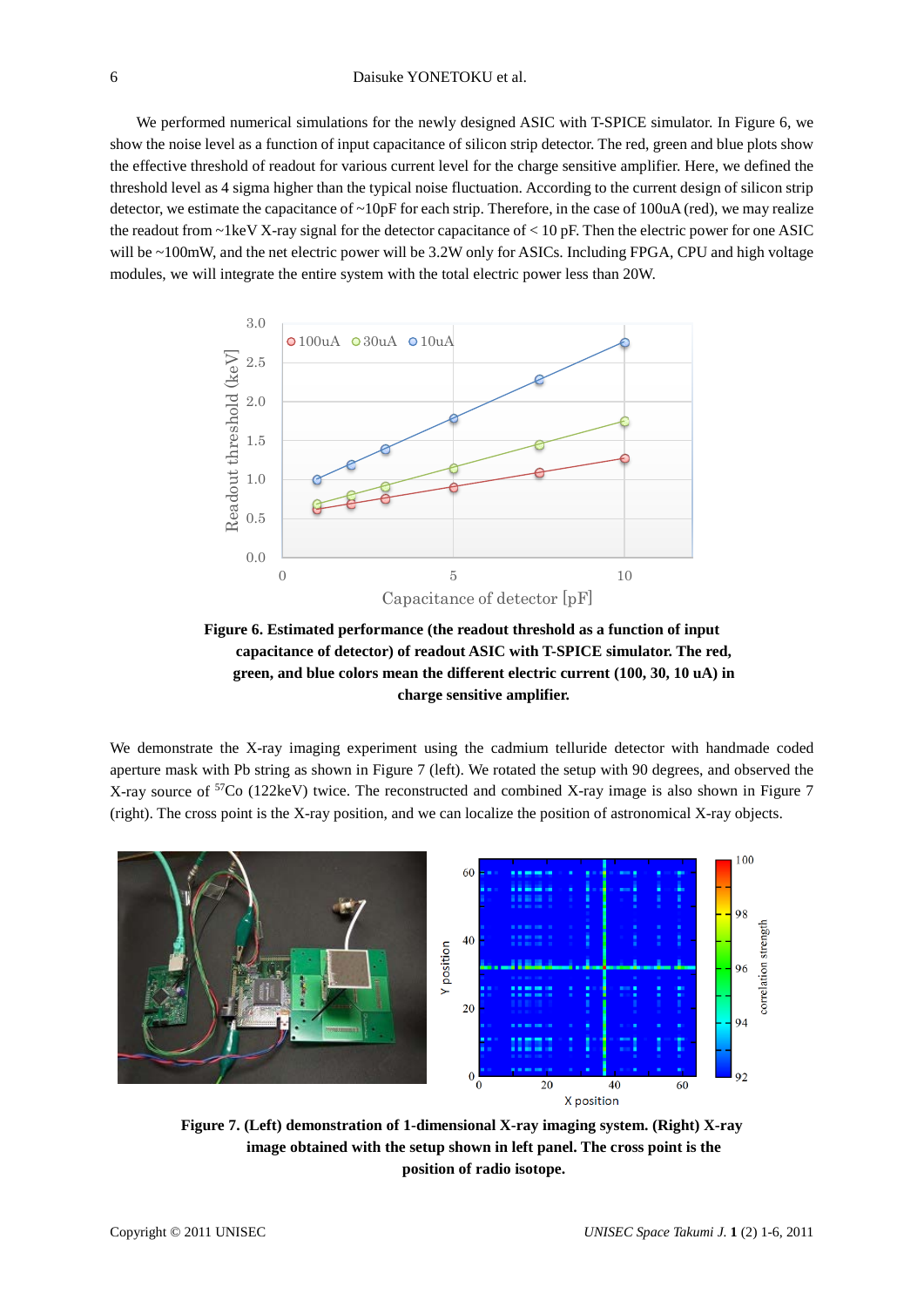

**Figure 8. X-ray monitoring for the Whole sky with groups of micro-nano satellites.**

## **4. Conclusion**

The X-ray imaging detector described above has the wide field of view of  $\sim$ 1 steradian, but it is not enough to monitor the whole sky  $(4\pi)$  only by one satellite. Therefore, it is better to observe the whole sky with a group of micro-nano satellites distributing several orbits with different pointing attitude as shown in Figure 8. In the history of X-ray astronomy, such all sky imaging monitors have not been realized yet. This is a possible discovery space for the high energy astrophysics. These groups of micro-nano satellites can monitor many kinds of X-ray transients. So we may enable to perform the brand new X-ray observations, and strongly support not only GW observation but also the electro-magnetic wave observations. We think the whole sky monitor is one of the best ways to use a micro-nano satellite, and we hope to realize such a new field of science in cooperation of whole over the world.

- (1) The gravitational wave (GW) observation is a new frontier of astronomy. The neutron star neutron star merger in the nearby galaxies  $(z<0.08)$  is a most promising candidate to detect the GW.
- (2) However, the GW observation has a poor capability to determine the position of the source. Therefore, the GW community strongly hopes the electromagnetic wave observatories to perform the synchronized observation with the GW detection.
- (3) Especially, the neutron star mergers may produce short gamma-ray bursts. Therefore the wide field monitoring in X-ray and gamma-ray band effectively contributes the GW astronomy. However, the event rate of neutron star merger is not so high (about 10 events/year).
- (4) Then the groups of nano-satellite with X-ray imaging system will realize the all sky monitoring, and also will open the new frontier of GW astronomy.
- (5) We, Kanazawa University, will start an educational program to learn the space science and technology, and also develop 50 kg class of micro satellites until 2018-19. We will install the X-ray imaging system aboard the satellite. The GW facility will start the full-scale observation from 2018, so we strongly hope to support the GW observation with wide field X-ray instruments.

## **5. Acknowledgments**

This work is supported by the Grant-in-Aid for Science Research (A) No. 25247038 (DY) and Grant-in-Aid for Scientific Research on Innovative Areas No. 25103507 (DY).